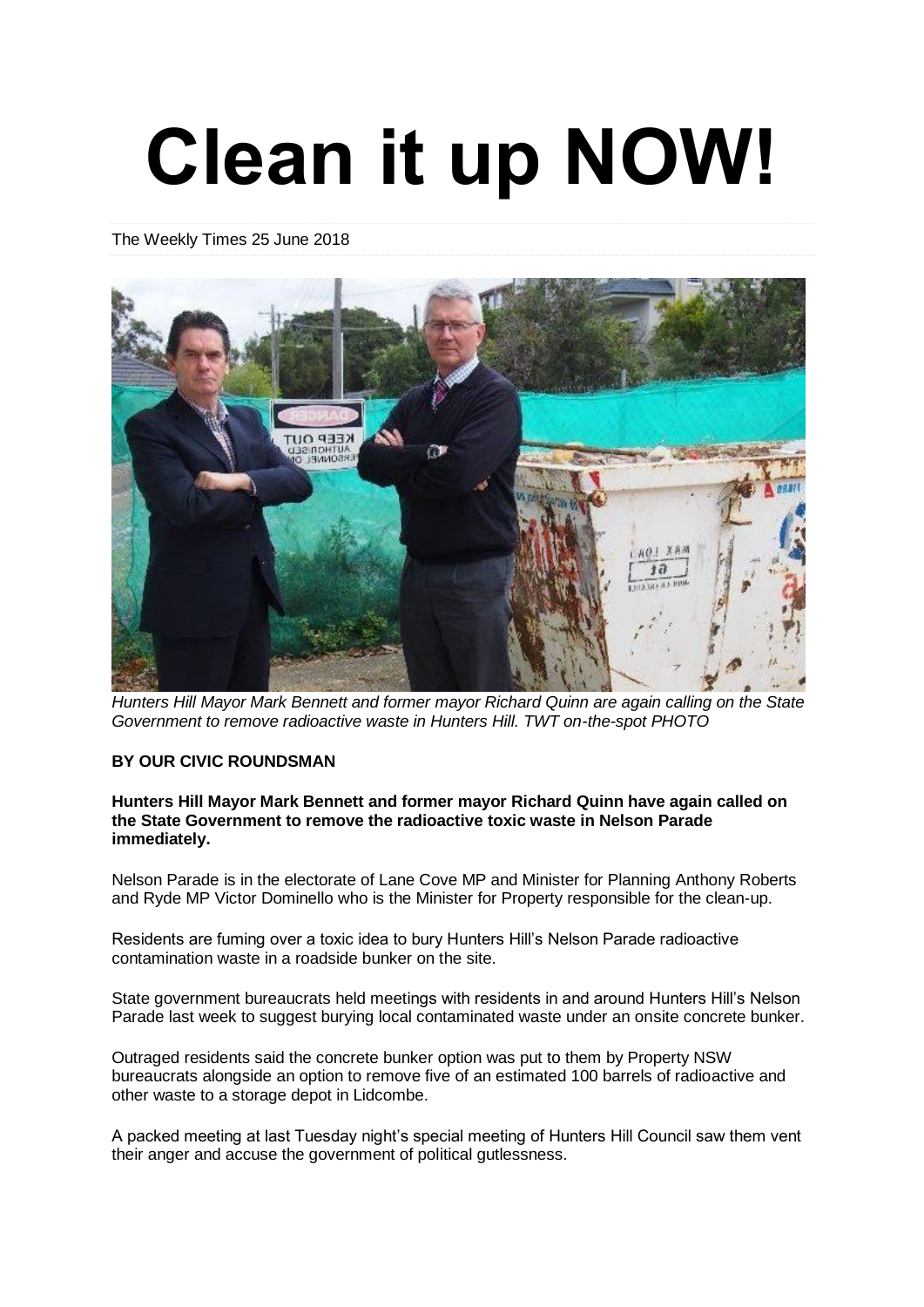Philippa Clark from the Nelson Parade Action Group described the bunker option as outrageous and demanded Lane Cove MP Anthony Roberts intervene to uphold previous government commitments to remove all contaminated waste from Nelson Parade and surrounding areas.

"This government has shown a callous disregard for the safety of residents and there is no precedent for storing radioactive waste in a residential street," she said.

"Mr Roberts should be forced to move this waste within 90 days and this is exactly what residents are fighting for."

Ms Clark described local residents as "incredibly stressed" after being put through ten years of "hollow" government promises.

Her comments were backed by Mayor Mark Bennett.

"Nothing is more important than the health and safety of our residents and this will always remain Hunters Hill Council's first priority," he told The Weekly Times.

"Health and safety must also remain the State Government's first priority.

"The un-remediated site in Nelson Parade is having a significant psycho-social impact upon the local Hunters Hill community."

Deputy Mayor Ross Williams – who is an environmental scientist – warned of an increased risk of fume emission from a bunker.

"If it is to come out in a vent from the bunker it will come out in a more concentrated form," he said.

"Radon gas will not cease and concrete has a life span, nobody in their right mind would say that is a final solution."

Save Hunters Hill Municipality spokesman Phil Jenkyn OAM said the state government could even attempt to hide the bunker beneath a park.

"It wants kids to come and play in a park with radon gas coming out, it is bizarre and it is worse than that!" he said.

"You are not supposed to build a World War Two concrete bunker in a residential area when all the expert reports say this (contamination) should go off site."

The contamination is about 100 years old and residents were first alerted to the danger in 1965. Since then there has been myriad scientific surveys, a 2008 parliamentary enquiry and even a 2014 Environmental Protection Authority order which all say the waste must be removed.

Residents were recently given some hope when Ryde MP and Finance Minister Victor Dominello – who is also the Minister responsible for site owner Property NSW – spoke of the possibility of moving the waste to South Australia.

Former Hunters Hill Mayor Richard Quinn spoke at the council meeting and blasted what he described as a lack of political will to move the waste to the appropriate facility at Kemps Creek, where some local residents have opposed waste from "silvertail" Hunters Hill being stored in their marginal electorate of Mulgoa.

"This is all about a lack of political will to do the right thing by our residents," Mr Quinn said.